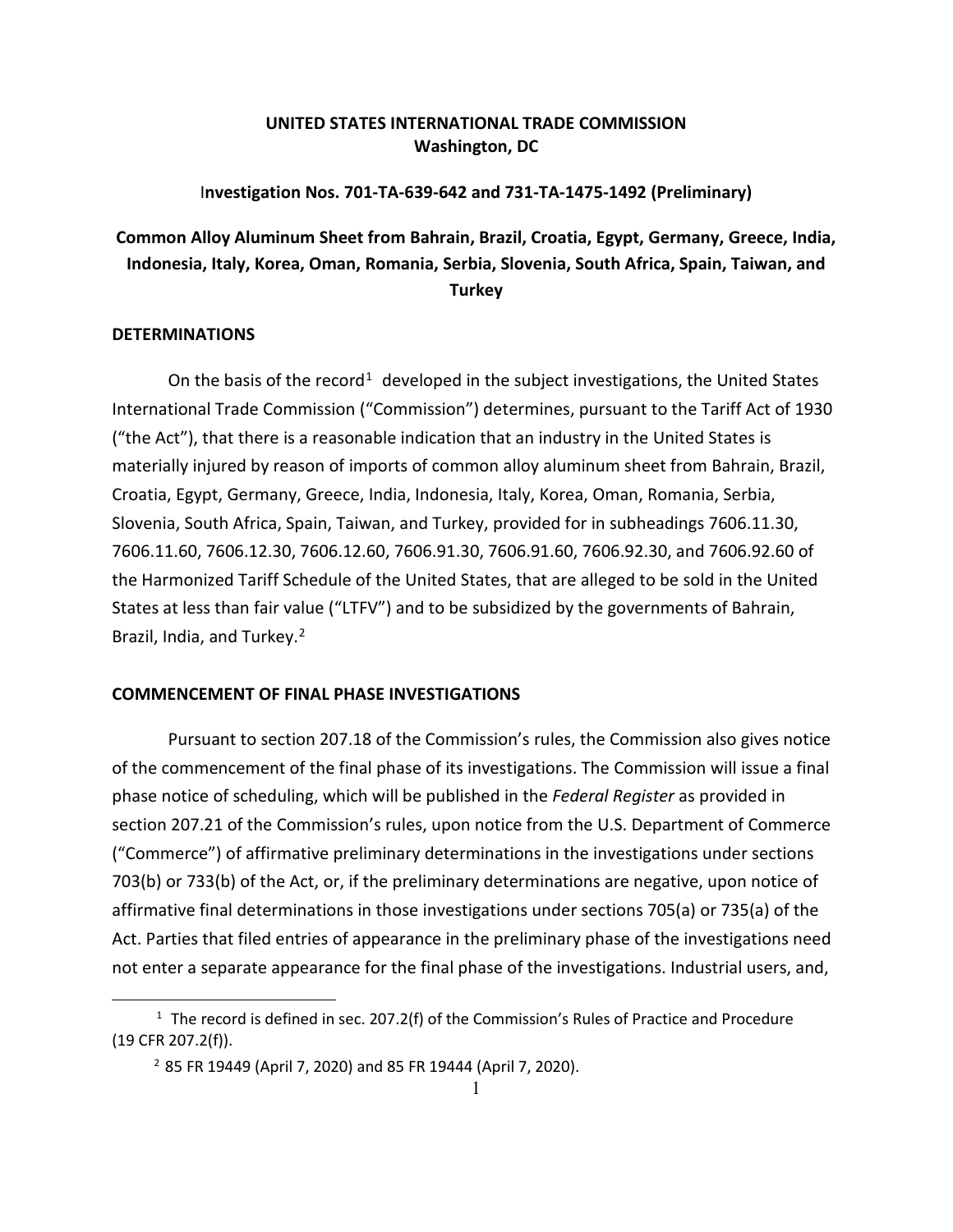if the merchandise under investigation is sold at the retail level, representative consumer organizations have the right to appear as parties in Commission antidumping and countervailing duty investigations. The Secretary will prepare a public service list containing the names and addresses of all persons, or their representatives, who are parties to the investigations.

#### **BACKGROUND**

On March 9, 2020, The Aluminum Association Common Alloy Aluminum Sheet Working Group and its Individual Members, Aleris Rolled Products, Inc., Beachwood, Ohio; Arconic, Inc., Bettendorf, Iowa; Constellium Rolled Products Ravenswood, LLC, Ravenswood, West Virginia; JW Aluminum Company, Daniel Island, South Carolina; Novelis Corporation, Atlanta, Georgia; and Texarkana Aluminum, Inc., Texarkana, Texas filed petitions with the Commission and Commerce, alleging that an industry in the United States is materially injured or threatened with material injury by reason of subsidized imports of common alloy aluminum sheet from Bahrain, Brazil, India, and Turkey and LTFV imports of common alloy aluminum sheet from Bahrain, Brazil, Croatia, Egypt, Germany, Greece, India, Indonesia, Italy, Korea, Oman, Romania, Serbia, Slovenia, South Africa, Spain, Taiwan, and Turkey. Accordingly, effective March 9, 2020, the Commission instituted countervailing duty investigation Nos. 701-TA-639-642 and antidumping duty investigation Nos. 731-TA-1475-1492 (Preliminary).

Notice of the institution of the Commission's investigations and of a public conference to be held in connection therewith was given by posting copies of the notice in the Office of the Secretary, U.S. International Trade Commission, Washington, DC, and by publishing the notice in the *Federal Register* of March 13, 2020 (85 FR 14702). In light of the restrictions on access to the Commission building due to the COVID-19 pandemic, the Commission conducted its conference (originally scheduled for March 30, 2020) through written questions, submissions of written testimony, written responses to questions, and postconference briefs; all persons who requested the opportunity were permitted to participate.

The Commission made these determinations pursuant to sections 703(a) and 733(a) of the Act (19 U.S.C. 1671b(a) and 1673b(a)). It completed and filed its determinations in these investigations on April 23, 2020. The views of the Commission are contained in USITC Publication 5049 (April 2020), entitled *Common Alloy Aluminum Sheet from Bahrain, Brazil,*